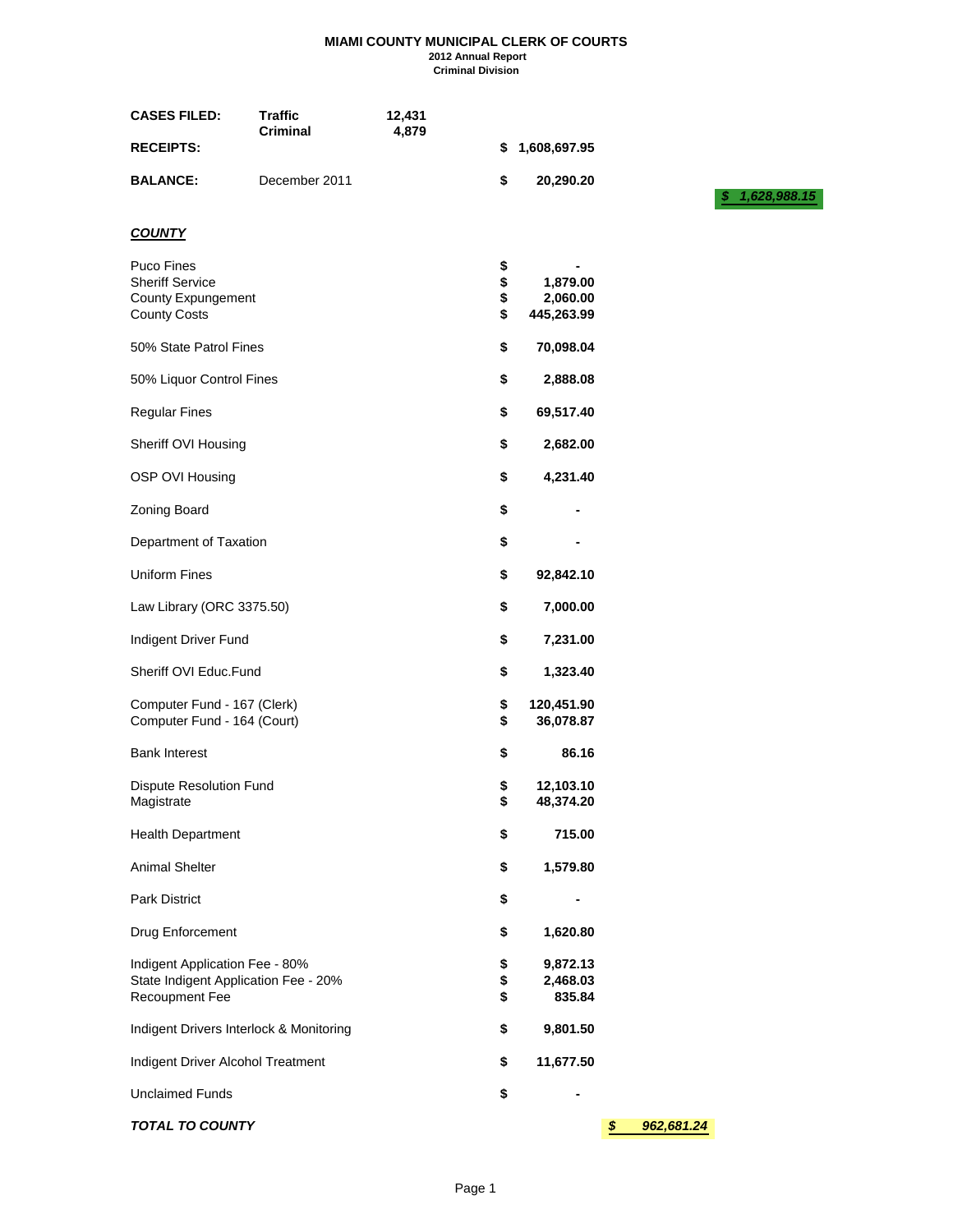#### **MIAMI COUNTY MUNICIPAL CLERK OF COURTS 2012 Annual Report Criminal Division**

### *MISCELLANEOUS DISBURSMENTS*

| TSP - Prob. Fund 135 183-00            | \$<br>11,450.00 |                               |
|----------------------------------------|-----------------|-------------------------------|
| Troy Planning & Development            | \$<br>50.00     |                               |
| City of Troy                           | \$<br>28,525.00 |                               |
| OVI Educ. Fund                         | \$<br>1,710.00  |                               |
| Housing                                | \$<br>1,318.00  |                               |
| City of Tipp City                      | \$<br>13,798.00 |                               |
| OVI Educ. Fund                         | \$<br>375.00    |                               |
| Housing                                | \$<br>738.00    |                               |
| Municipality of West Milton            | \$<br>2,523.00  |                               |
| OVI Educ. Fund                         | \$<br>498.00    |                               |
| Housing                                | \$<br>852.00    |                               |
| City of Piqua                          | \$<br>16,678.00 |                               |
| OVI Educ. Fund                         | \$<br>1,051.00  |                               |
| Housing                                | \$<br>2,090.00  |                               |
| Piqua Code Enforcement / Health Dept.  | \$              |                               |
| Piqua Drug Testing Reimbursment        | \$<br>550.32    |                               |
| Piqua Income Tax                       | \$<br>150.00    |                               |
| Village of Bradford                    | \$<br>682.00    |                               |
| OVI Educ. Fund                         | \$              |                               |
| Housing                                | \$              |                               |
| Village of Potsdam                     | \$              |                               |
| OVI Educ. Fund                         | \$              |                               |
| Housing                                | \$              |                               |
| Village of Laura                       | \$              |                               |
| OVI Educ. Fund                         | \$              |                               |
| Housing                                | \$              |                               |
| Village of Pleasant Hill               | \$<br>670.00    |                               |
| OVI Educ. Fund                         | \$              |                               |
| Housing                                | \$              |                               |
| <b>Bethel Township</b>                 | \$<br>5,833.00  |                               |
| Village of Fletcher                    | \$              |                               |
| Village of Covington Dept. of Taxation | \$              |                               |
| Village of Covington                   | \$<br>1,449.00  |                               |
| OVI Educ. Fund                         | \$<br>125.00    |                               |
| Housing                                | \$<br>200.00    |                               |
| Village of Ludlow Falls                | \$<br>35.00     |                               |
| Elizabeth Township                     | \$<br>1,250.00  |                               |
| <b>Huber Heights</b>                   | \$<br>125.00    |                               |
| City of Union                          | \$              |                               |
| OVI Educ. Fund                         | \$              |                               |
| Housing                                | \$              |                               |
| <b>TOTAL TO MUNICIPALITIES</b>         |                 | $\boldsymbol{s}$<br>92,725.32 |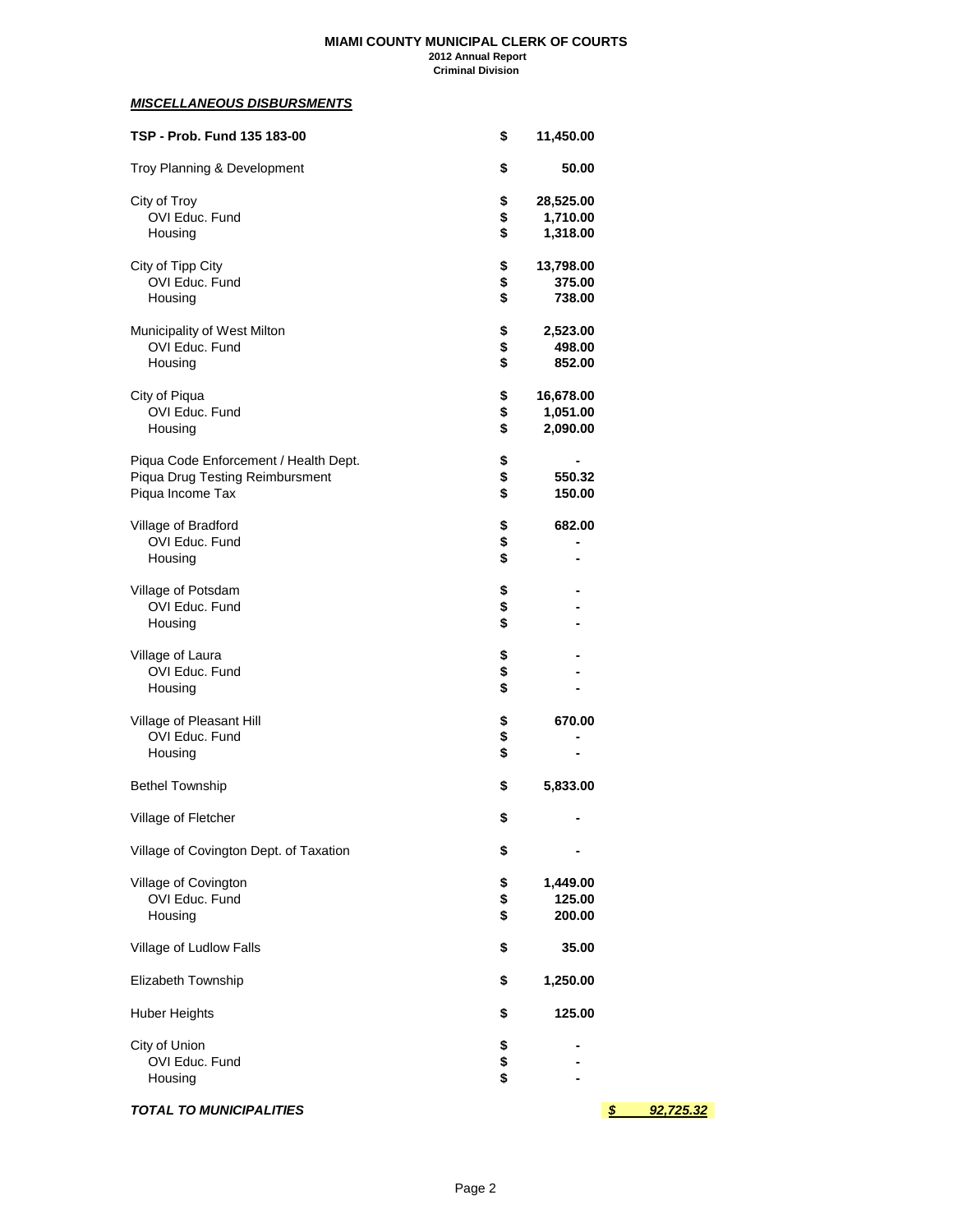#### **MIAMI COUNTY MUNICIPAL CLERK OF COURTS 2012 Annual Report Criminal Division**

## *OUT OF COUNTY*

*STATE OF OHIO*

| Montgomery County Park Dist.                                  |        |                     |
|---------------------------------------------------------------|--------|---------------------|
| CR / TR Out of Cnty Sheriff<br>(see 11CRA2769 & 11TRC5386 for | S<br>S | 1,072.68<br>(15.00) |
| explaination: adj.'s for clerical error)                      |        |                     |

*TOTAL OUT OF COUNTY \$ 1,057.68*

| <b>State Expungement</b>      | \$<br>3,090.00   |  |
|-------------------------------|------------------|--|
| 50% Liquor                    | \$<br>2,888.08   |  |
| <b>State Seatbelt</b>         | \$<br>37,308.00  |  |
| <b>Child Restraint</b>        | \$<br>627.00     |  |
| State Costs (\$15.00)         | \$               |  |
| State Costs (\$9.00)          | \$<br>95,726.24  |  |
| 50% OSP Fines                 | \$<br>70,056.26  |  |
| Indigent Defense Support Fund | \$<br>272,757.54 |  |
| Ohio Department of Taxation   | \$               |  |
| State Highway Safety Fund     | \$<br>84.00      |  |
| Division of Wildlife          | \$<br>4,747.00   |  |
| Board of Pharmacy             | \$<br>2,943.36   |  |
| <b>OSP Pharmacy Fines</b>     | \$<br>1,752.72   |  |
| <b>OSP OVI Education</b>      | \$<br>1,721.00   |  |
| <b>BMV Processing Fee</b>     | \$<br>530.00     |  |
| Drug Law Enforcement Fund     | \$<br>27,249.50  |  |
| OSHP - Service Fee            | \$               |  |

## *TOTAL TO STATE \$ 521,480.70*

| TOTAL DISBURSED                 | $\frac{\$}{1.577.944.94}$ |
|---------------------------------|---------------------------|
| RETURN TO LITIGANT:DEPOSIT ADJ. | 42.865.21                 |
| <b>BALANCE: DECEMBER 2012</b>   | 8.178.00                  |
|                                 | \$1.628.988.15            |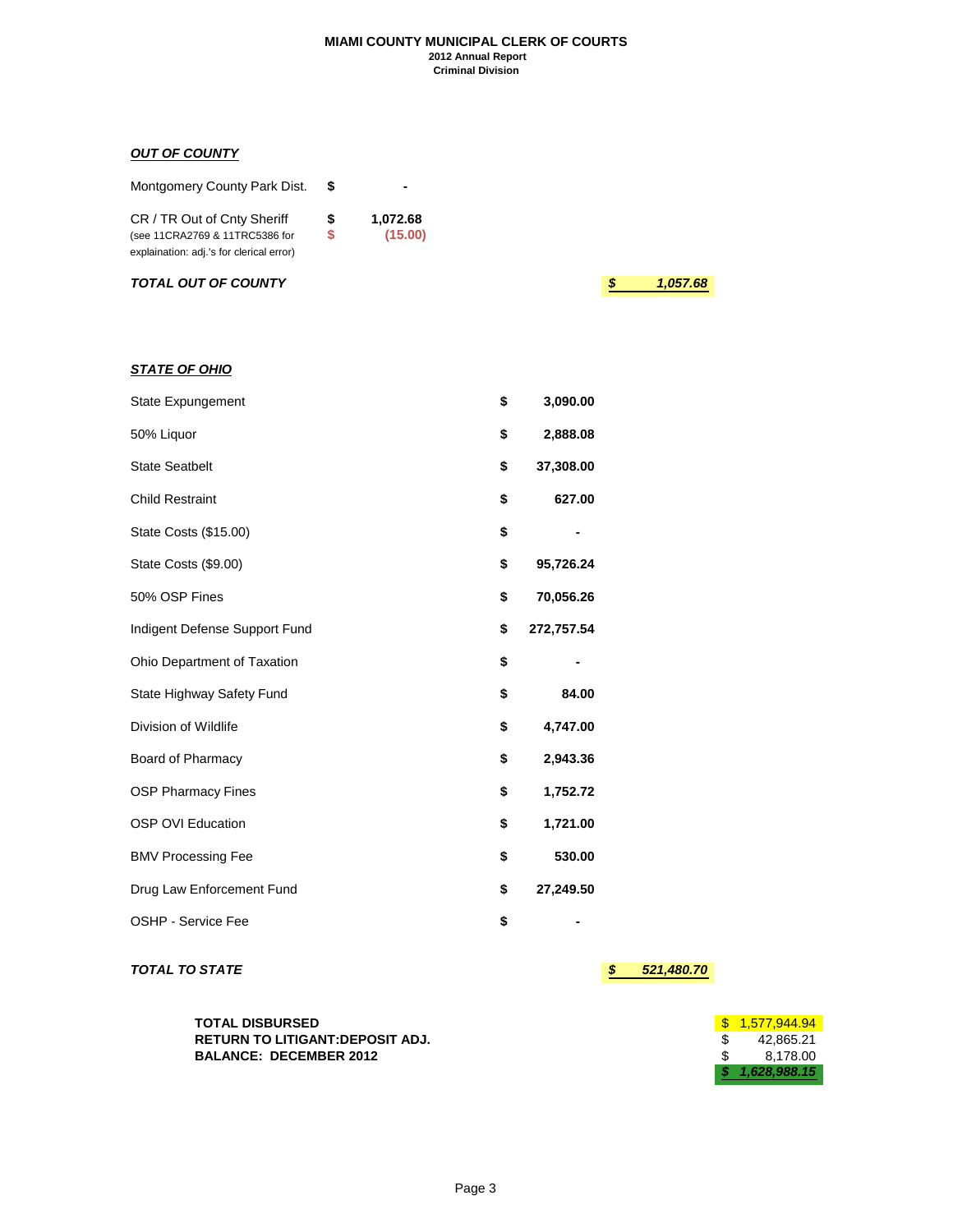### MIAMI COUNTY MUNICIPAL CLERK OF COURTS 2012 Annual Report Civil Division

| <b>CASES FILED:</b><br>2,908                |                  |
|---------------------------------------------|------------------|
| <b>RECEIPTS:</b>                            | \$2,015,158.15   |
| December 2011<br><b>BALANCE:</b>            | \$<br>34,886.88  |
| <b>DISBURSEMENTS</b>                        |                  |
| Civil / Sm.Claims / TRT / Esc. County Costs | \$<br>401,393.50 |
| <b>Sheriff Service</b>                      | \$<br>573.00     |
| <b>Dispute Resolution</b>                   | \$<br>2,897.00   |
| Magistrate                                  | \$<br>11,588.00  |
| <b>Bank Interest</b>                        | \$<br>32.94      |
| Computer Fund - 167 (Clerk)                 | \$<br>20,279.00  |
| Computer Fund - 164 (Court)                 | \$<br>8,691.00   |
| Out of County Sheriff Service               | \$<br>1,519.83   |
| <b>Civil State Costs</b>                    | \$<br>65,182.00  |
| <b>Small Claims State Costs</b>             | \$<br>4,290.00   |
| State LASF - Transfer to CV Docket          | \$<br>120.00     |
| <b>Unclaimed Funds</b>                      | \$<br>-          |

**TOTAL DISBURSED** \$ 516,566.27 **SECURITY/JUDGEMENTS:DEPOSIT ADJ.** \$ 1,418,366.17<br>BALANCE: DECEMBER 2012 \$ 115,112.59 **BALANCE: DECEMBER 2012** 

*\$ 2,050,045.03*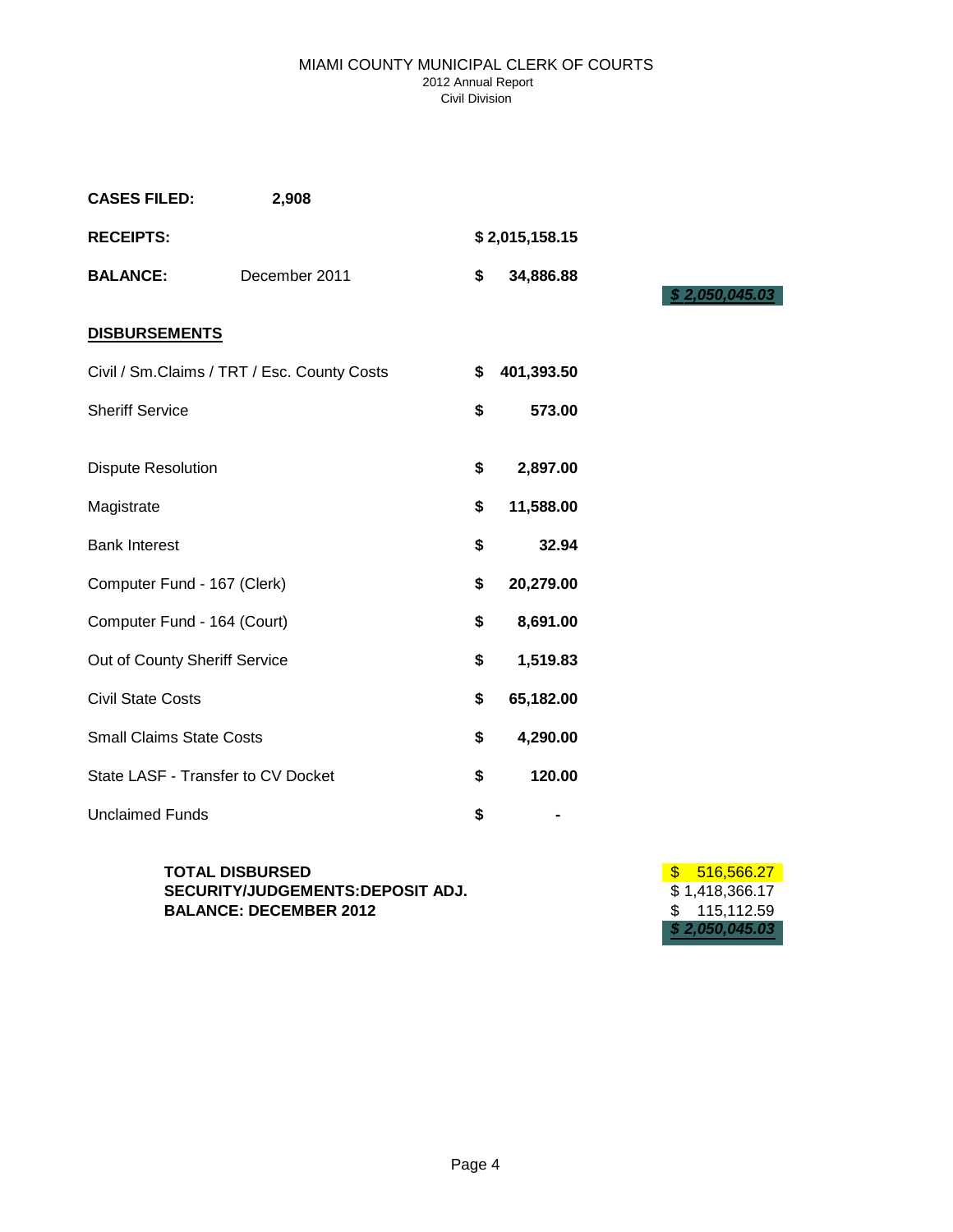# MIAMI COUNTY MUNICIPAL CLERK OF COURTS 2012 County Funds Disbursement Breakdown

| <b>ALL</b> | Puco Fines                           | \$               |                  |
|------------|--------------------------------------|------------------|------------------|
| <b>ALL</b> | Miami County Sheriff Fees (CR/CV)    | \$<br>2,452.00   |                  |
| <b>ALL</b> | <b>County Expungement</b>            | \$<br>2,060.00   |                  |
| <b>ALL</b> | <b>Criminal Division County Cost</b> | \$<br>445,263.99 |                  |
| 1/2        | 50% OSP Fines                        | \$<br>35,049.02  |                  |
| 1/2        | 50% Liquor Fines                     | \$<br>1,688.08   |                  |
| <b>ALL</b> | <b>Regular Fines</b>                 | \$<br>69,517.40  |                  |
| <b>ALL</b> | Sheriff / OSP Housing                | \$<br>6,913.40   |                  |
| <b>ALL</b> | Department of Taxation               | \$               |                  |
| <b>ALL</b> | Zoning Board                         | \$               |                  |
| <b>ALL</b> | <b>Civil Division County Costs</b>   | \$<br>401,393.50 |                  |
|            | TOTAL TO COUNTY GENERAL FUND         |                  | \$<br>964,337.39 |
| 1/2        | <b>Uniform Fines</b>                 | \$<br>46,421.06  |                  |
| 1/2        | 50% OSP Fines                        | \$<br>35,049.02  |                  |
| <b>CAP</b> | 50% Liquor Control                   | \$<br>1,200.00   |                  |
| <b>ALL</b> | ORC 3375.5                           | \$<br>7,000.00   |                  |
|            | TOTAL TO COUNTY LAW LIBRARY          |                  | \$<br>89,670.08  |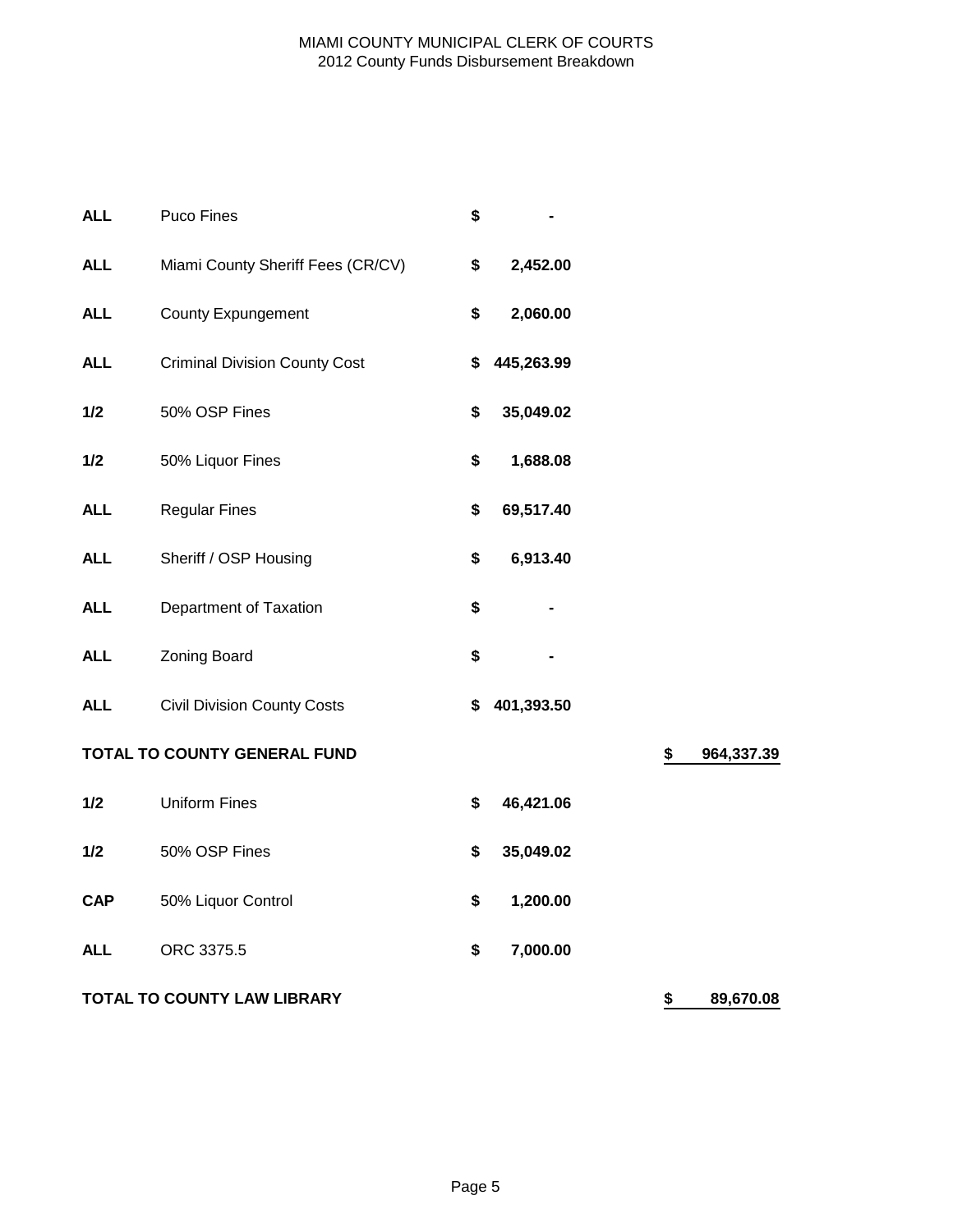## MIAMI COUNTY MUNICIPAL CLERK OF COURTS 2012 County Funds Disbursement Breakdown

| <b>TOTAL TO COUNTY ROAD FUND (1/2 Uniform Fines)</b>    | 46,421.04        |
|---------------------------------------------------------|------------------|
| <b>TOTAL TO COUNTY INDIGENT DRIVER FUND</b>             | \$<br>7,231.00   |
| <b>TOTAL TO COUNTY SHERIFF DUI EDUC. FUND</b>           | \$<br>1,323.40   |
| <b>TOTAL TO COUNTY COMPUTER FUND 167</b>                | \$<br>140,730.90 |
| <b>TOTAL TO COUNTY COMPUTER FUND 164</b>                | \$<br>44,769.87  |
| <b>TOTAL BANK INTEREST</b>                              | \$<br>119.10     |
| <b>TOTAL TO DISPUTE RESOLUTION FUND 193</b>             | \$<br>15,000.10  |
| <b>TOTAL TO MAGISTRATE FUND 194</b>                     | \$<br>59,962.20  |
| <b>TOTAL TO COUNTY HEALTH DEPARTMENT</b>                | \$<br>715.00     |
| <b>TOTAL TO COUNTY ANIMAL SHELTER</b>                   | \$<br>1,579.80   |
| <b>TOTAL TO COUNTY PARK DISTRICT</b>                    | \$               |
| <b>TOTAL TO DRUG ENFORCEMENT FUND</b>                   | \$<br>1,620.80   |
| <b>TOTAL TO INDIGENT APPLICATION FEE - 80%</b>          | \$<br>9,872.13   |
| <b>TOTAL TO STATE INDIGENT APPLICATION FEE - 20%</b>    | \$<br>2,468.03   |
| <b>TOTAL RECOUPMENT FEE</b>                             | \$<br>835.84     |
| <b>TOTAL INDIGENT DRIVER INTERLOCK &amp; MONITORING</b> | \$<br>9,801.50   |
| TOTAL INDIGENT DRIVERS ALOCOHOL TREATMENT FUND          | \$<br>11,677.50  |
| <b>TOTAL TO UNCLAIMED FUNDS</b>                         | \$               |

*TOTAL TO ALL COUNTY FUNDS \$ 1,408,135.68*